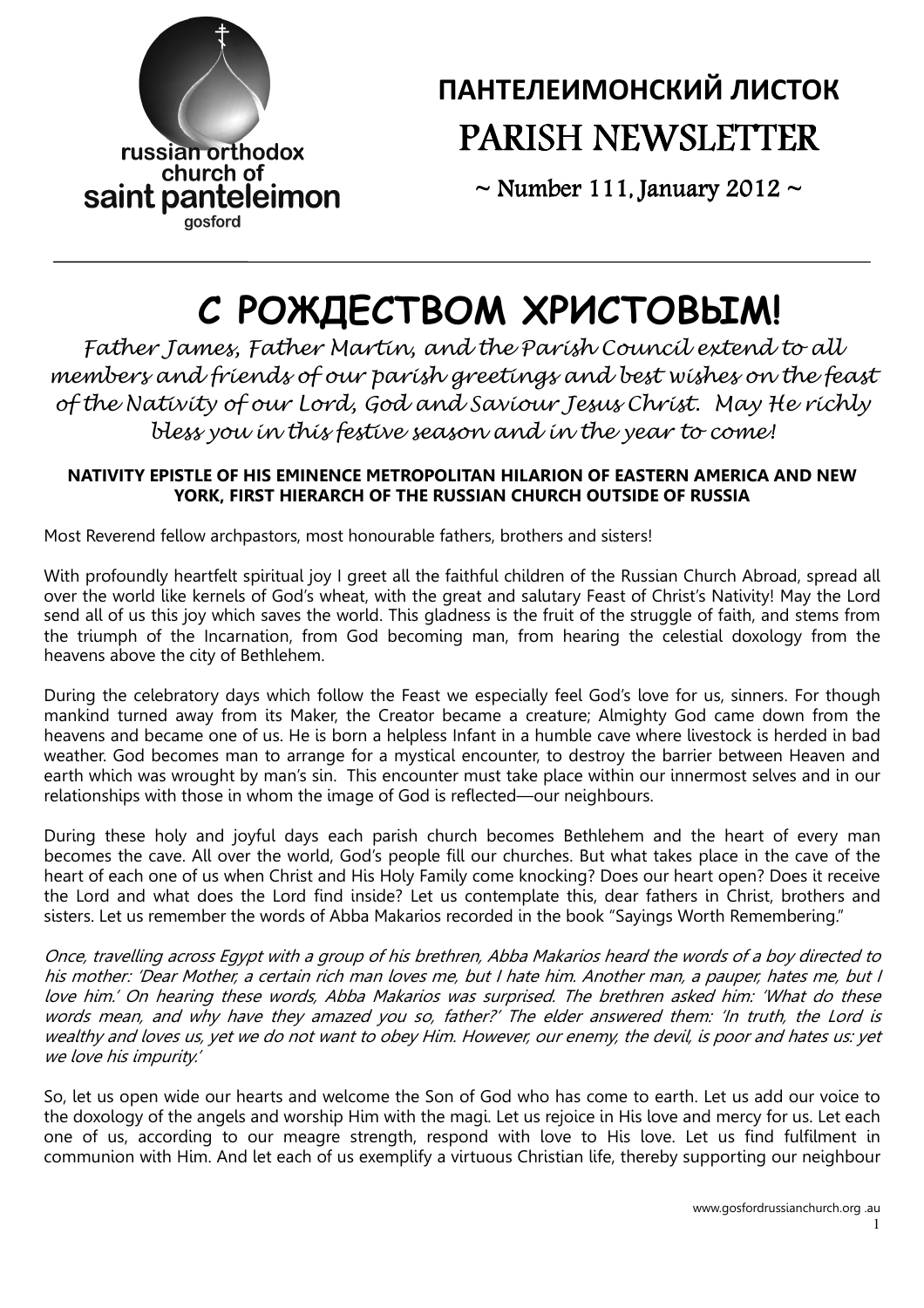and showing him our heartfelt disposition. God is with us with His grace and love for mankind always, now and ever, and unto the ages of ages. Amen.

With love in Christ Who is born and a request for prayers,

† Hilarion, Metropolitan of New York & Eastern America, First Hierarch of the Russian Orthodox Church Outside Russia

Преосвященные собратья-архипастыри, всечестные отцы, братья и сестры!

С чувством глубокой духовной радости приветствую верных чад Русской Зарубежной Церкви и всех русских православных верующих, рассеянных, как Божия пшеница, по всему миру, с великим и мироспасительным праздником Рождества Христова! Да пошлет всем нам Господь эту спасающую мир радость. И подвиг веры, и плод ее должен быть этой радостью, от торжества Боговоплощения и вочеловечения, от слышания небесного славословия и неземного мира, воспетого над градом Вифлеемским.

 $\overline{\phantom{a}}$ 

В дни рождественских святок особенно чувствуется любовь Божия к нам, грешным, ибо несмотря на то, что человечество отвернулось от своего Создателя, Творец стал тварью, Всемогущий Бог сошел с небес и стал одним из нас, родившись беспомощным младенцем в убогой пещере, куда загоняли скот в плохую погоду. Бог становится человеком ради того, чтобы совершилась таинственная встреча между Ним и нами, чтобы разрушить преграду между Небом и землею, воздвигнутую человеческим грехом. Встреча эта должна происходить в нашей внутренней жизни и во взаимоотношениях с образом Божиим, отражающимся в наших ближних.

В эти святые и радостные дни каждая приходская церковь становится Вифлеемом, а каждое сердце человеческое – вертепом. Наши храмы по всему миру наполняются народом Божиим. А что происходит в вертепе сердца каждого из нас, куда стучит Христос со Святым Семейством? Открывается ли наше сердце? Принимает ли оно Господа и что находит в нем Господь? Задумаемся над этим, дорогие о Господе отцы, братья и сестры, и вспомним слова аввы Макария из "Достопамятных сказаний": "Однажды, проходя с братиями через Египет, авва Макарий услышал слова отрока, который говорил своей матери: Матушка! Один богач любит меня, а я ненавижу его, а такой-то бедный ненавидит меня, а я люблю его. Услышав это, авва Макарий удивился. Братия спросили: что значат эти слова, что ты, отец, им удивился? Старец отвечал им: действительно, Господь наш богат и любит нас, а мы не хотим Его слушать, а враг наш, дьявол, беден и ненавидит нас, а мы любим его скверны".

Итак, широко раскроем свои сердца, примем пришедшего на Землю Сына Божия, присоединимся к славословию ангелов, поклонимся Ему с волхвами, возрадуемся о Его любви и милости к нам, постараемся в меру своих скудных сил ответить любовью на Его любовь и насладиться общением с Ним, укрепив нашего ближнего добрым примером христианской жизни и сердечным к нему расположением.

С нами Бог Своею благодатью и человеколюбием всегда, ныне и присно, и во веки веков. Аминь!

С любовью о Христе Родившемся и просьбой о молитвах,

<sup>+</sup>ИЛАРИОН, Митрополит Восточно-Американский и Нью-Йоркский, Первоиерарх Русской Зарубежной Церкви. Рождество Христово 2011/2012 г.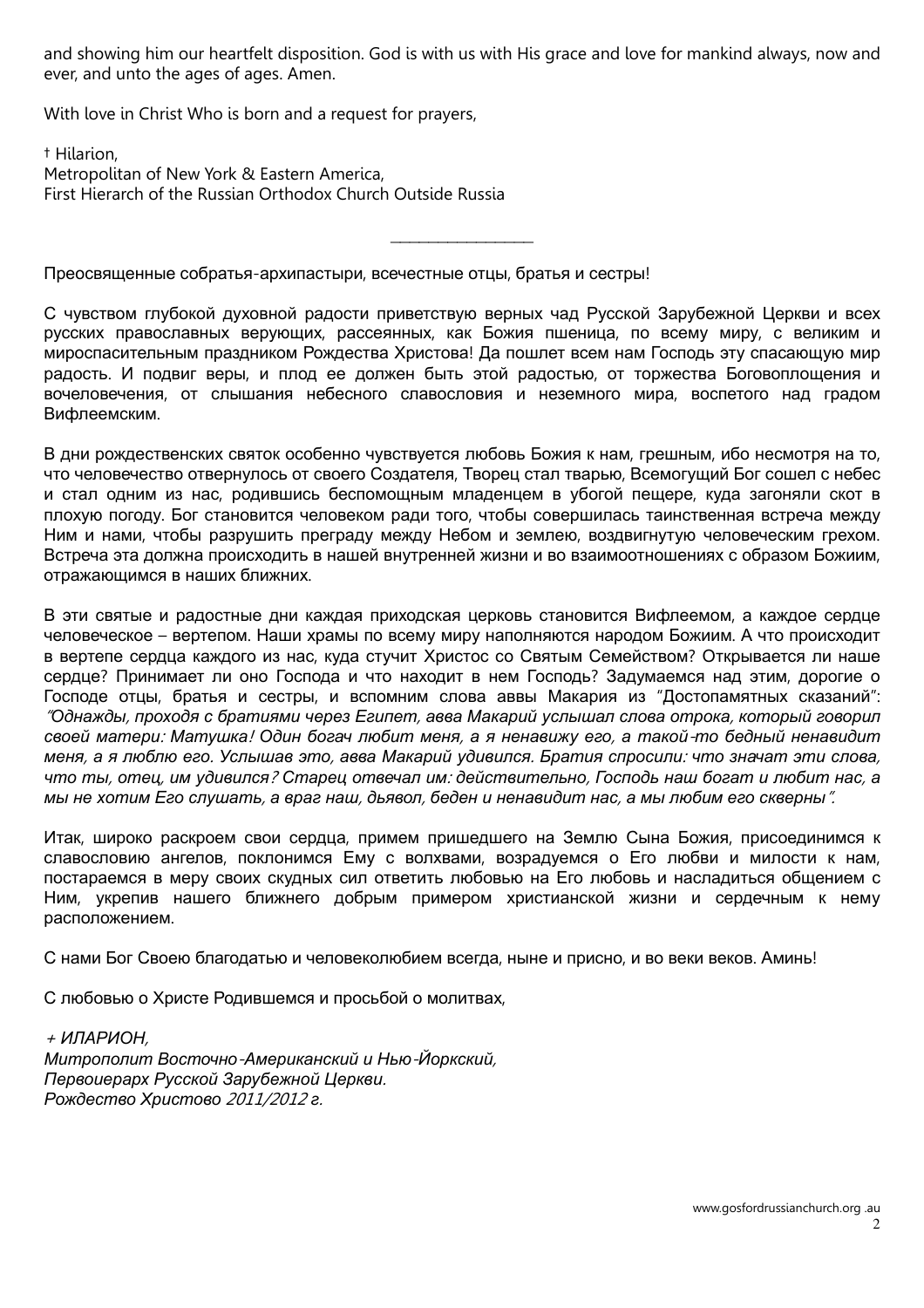#### PATRIARCH KIRILL'S NATIVITY EPISTLE

Your Eminences the Archpastors, Honourable Fathers, God-Loving Monks and Nuns, Dear Brothers and Sisters!

On this radiant and joyful feast of the Nativity in the flesh of our Lord and God and Savoir Jesus Christ, I cordially greet you all, my dear ones. On this light-bearing night together we prayerfully echo the doxology of the angels, proclaiming "great joy to all the people: to you is born this day in the city of David a Saviour" (Luke 2:10-11).

Humanity, which rejected God in the Fall, discovers anew the chance to be united with its Creator and Provider. The coming of the Son of God into the world is his voluntary self-abnegation, ready to descend to a tortuous and shameful "death – even death on the cross" (Philippians 2:8). God is born in the flesh so that He may manifest His love to people and help every person willing to listen to His call to find the fullness of life.

That is why today's feast grants to us the immutable hope of help from above in the most complex situations of our life. God, Who has not abandoned His creation and has revealed to it the way to eternity, is revealed to us in the Infant Christ, a defenceless Child in need of care and love.

All of us must retain in our hearts this Biblical image. In recalling the Divine Infant lying in a manger, we acquire a firm faith and indestructible hope in Divine Providence leading to the good of every human person. And even if in our life no support remains, if all seems to be unsure and unreliable, we are to realize clearly that the Lord can transform through His gracious power the pain, suffering and poverty of our world into happiness, joy and an abundance of spiritual gifts.

On the feast of the coming of the Savoir the mental gaze of the faithful is turned towards the cradle of Christianity, the Holy Land, which was deemed worthy to be the place of the birth, abode and earthly ministry of the Lord. Today, Christ's followers in the countries where the events of sacred history took place are experiencing difficult trials, encountering new threats to the existence of centuries-old spiritual traditions. During these radiant days of the Nativity, let us offer up ardent prayers for our brothers in the faith, the guardians of precious holy sites, the heirs of the tradition of ancient Christianity.

"If one member suffers, all suffer together with it" (1 Corinthians 12:26). These words of the Apostle concern not only the members of a single parish, a single church community. Indeed, they embrace all of the children of the One, Holy, Catholic and Apostolic Church, the Orthodox Church spread throughout the world. Her unity abides not only in a single patristic faith and communion in the sacraments but also in the sharing of hardships together, in sacrificial ministry towards each other, in mutual prayer. The past year has been difficult in the life of many countries and nations, including those who live in the expanse of historical Russia: many tragic events and cataclysms have proved to be a trial of our faith and steadfastness.

However, today the worst tribulations occur not in the material but in the spiritual realm. The dangers which abide on the physical plane have a negative impact on our physical well-being and comfort.

And while making the material aspect of life more complex, they nevertheless cannot do essential harm to the life of the spirit. Yet it is precisely the spiritual dimension which sheds light on the most important and grave challenge to our view of the modern world. This challenge is aimed at the destruction of the sense of morality embedded in our souls by God. Today we are told that the human person is the measure – and sole measure – of truth, that each individual has his own truth and that each individual decides for himself what is good and what is evil. The divine truth, and this means the distinction between good and evil that is founded on this Truth, is being substituted by a moral indifference and permissiveness which destroys people's souls and denies them eternal life. If natural disasters and wars ruin the external structure of life, then moral relativism corrodes one's conscience, making us spiritual invalids, distorts the divine laws of being and breaks the connection between creation and Creator.

We are to resist this danger in the first instance by calling to our help the Most-Pure Virgin and the host of God's saints so that through their intercession before the Throne of the "Sovereign Lord, Holy and True" (Revelations 6:10), now venerated in the image of the newborn Infant, they may beseech for us the strength to combat sin and fight "against the cosmic powers of this present darkness, against the spiritual forces of evil in the heavenly places" (Ephesians 6:12). It is important to learn how to recognize the deceits and illusions of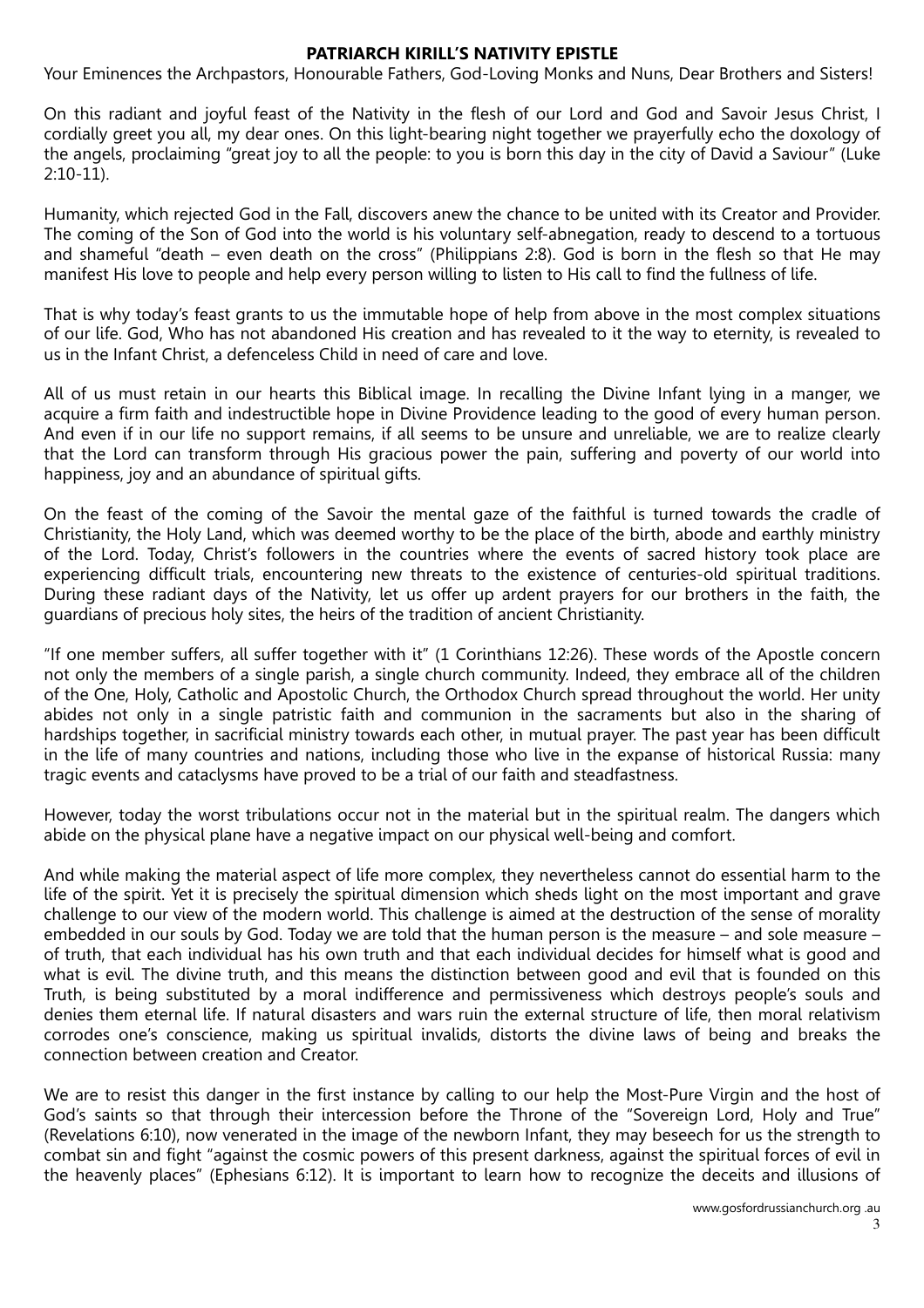earthly well-being in our destructive addictions, in our greedy strivings, in the temptations of advertisements, in the entertainment industry and political propaganda. It is important at all times to listen to the voice of our conscience warning us of the danger of sin, to be able to make our actions fit the commandments of the Gospel.

Now, as always, each Christian is called upon to assert through his everyday actions the dignity of a righteous way of life, to consciously resist moral relativism and the cult of getting rich quickly. We are surrounded by a great number of infirm, sick and lonely people. There are also many who out of economic necessity have left their homes in search of a wage and need our care, often finding themselves in a hostile environment. Every pastor and layman is to participate in the social, missionary and public life of the Church. As St Innocent of Chersonese says: "It is only in the light of Christ that we can see God, see ourselves and see the world in its true aspect; it is only through the guidance of heavenly Revelation that we can find the path leading to life eternal."

With those who hope for the consolation of Christ we are to share warmly the joy of today's feast. Each of us can bring the light of the star of Bethlehem to those close to us and far from us – to our colleagues, friends, relatives and neighbours.

In the past year, working with the state authorities, public organizations and the representatives of the business community, many initiatives have been undertaken that can unite people and revive the strong spiritual and moral foundations of public life.

The development of this co-operation, as well as witness to the precious unity of our Church, was aided by my trips throughout Russia, Ukraine and Moldova. These visits enriched my experience of prayer and communion with the faithful and, I hope, helped to strengthen our spiritual ties. In divine worship attended by a huge number of people, the strength of faith and prayer which is the beauty of Orthodoxy, the beauty and power of "the unity of the spirit in the bond of peace" (Ephesians 4:3), manifested itself in a special way.

In congratulating all of you on the Nativity of Christ and the New Year, I prayerfully wish that you abide unfailingly in the joy of the Lord who was incarnate so that "we might become heirs according to the hope of eternal life" (Titus 3:7). "May the God of hope fill you with all joy and peace in believing, so that you may abound in hope by the power of the Holy Spirit" (Romans 15:13). Amen.

+ KIRILL PATRIARCH OF MOSCOW AND ALL RUSSIA The Nativity of Christ Moscow 2011/2012

Преосвященные архипастыри, всечестные отцы, боголюбивые иноки и инокини, дорогие братья и сестры!

 $\overline{\phantom{a}}$ 

В светлый и исполненный радости праздник Рождества по плоти Господа и Бога и Спаса нашего Иисуса Христа сердечно приветствую всех вас, дорогие мои. В эту светозарную ночь мы вместе молитвенно вторим ангельскому славословию, возвещающему «великую радость, которая будет всем людям: ибо ныне родился в городе Давидовом Спаситель» (Лк. 2:10-11).

Человечество, отвергшее Бога в грехопадении, вновь обретает возможность единства со своим Творцом и Промыслителем. Вхождение Сына Божия в мир есть Его добровольное умаление себя до готовности снизойти до мучительной позорной «смерти, и смерти крестной» (Флп. 2:8). Бог рождается во плоти, для того чтобы явить Свою любовь людям и помочь обрести полноту бытия всякому человеку, желающему услышать Его призыв.

Именно поэтому нынешний праздник дарует нам непреложное упование на помощь свыше в самых сложных обстоятельствах нашей жизни. Бог, не оставивший Своего творения и открывший ему путь к вечности, явлен нам во Младенце Христе, беззащитном ребенке, нуждающемся во внимании и заботе.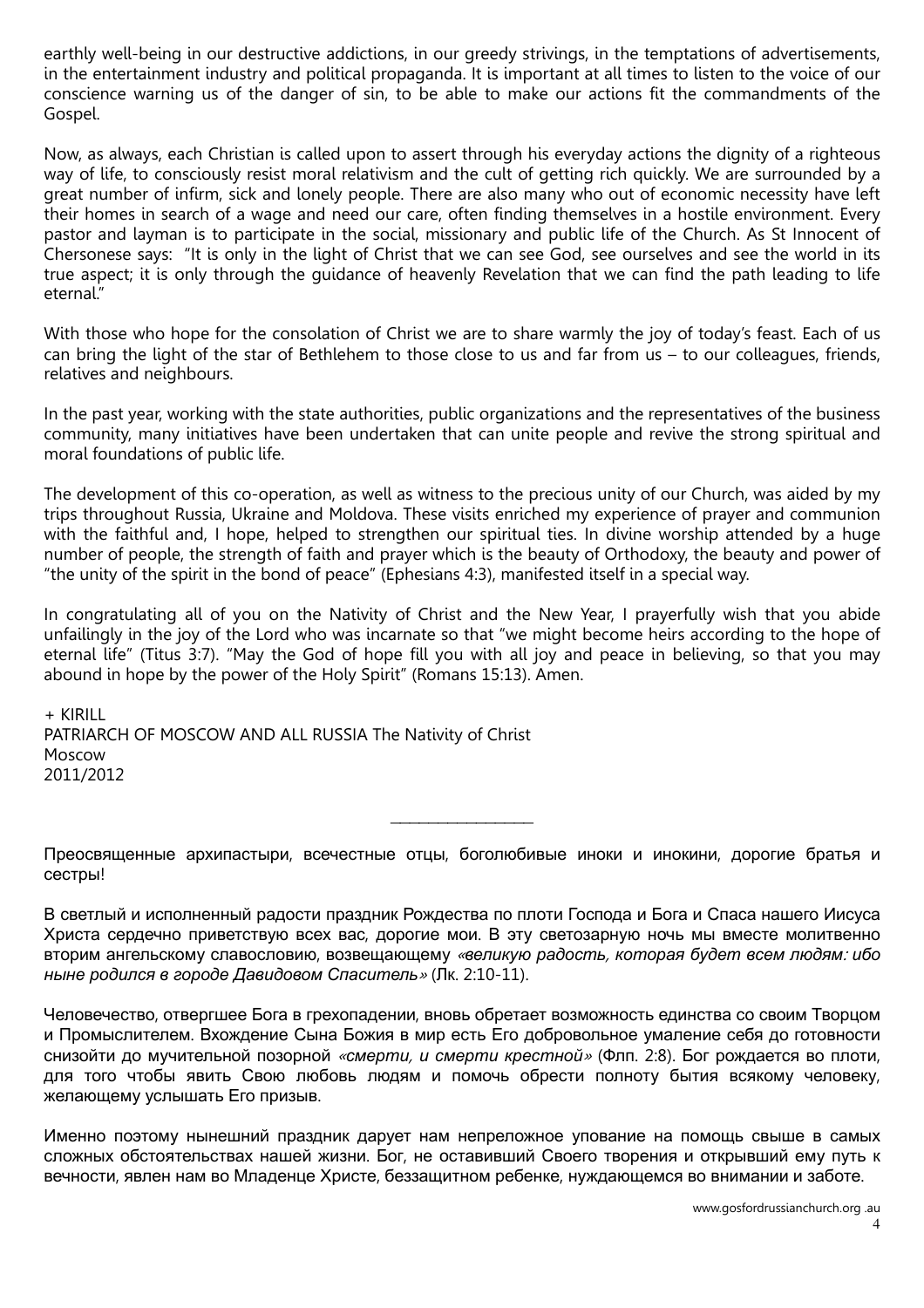Всем нам необходимо хранить в своем сердце этот библейский образ. Вспоминая лежащего в яслях Богомладенца, мы обретаем твердую веру и нерушимую надежду на Промысл Божий, ведущий ко благу всякого человека. И даже если в жизни нашей не остается опоры, все кажется нетвердым и ненадежным, мы должны ясно осознавать, что Господь способен преобразить Своей благодатной силой боль, страдание и нищету нашего мира в блаженство, радость и изобилие духовных даров.

В праздник пришествия Спасителя мысленные взоры верных обращаются к колыбели христианства, Святой Земле, удостоившейся быть местом рождения, обитания и земного служения Господа. Ныне последователи Христа в странах, где происходили события Священной истории, переживают нелегкие испытания, сталкиваются с новыми угрозами существованию многовековой духовной традиции. Вознесем в светлые дни Рождества усердные молитвы о наших собратьях по вере, хранителях бесценных святынь, наследниках первохристианского предания.

Если страдает один член, то с ним страдают все члены (см. 1 Кор. 12:26). Эти слова апостола относятся не только к членам одного прихода, одной церковной общины. Они, конечно же, охватывают всех чад Единой Святой, Соборной и Апостольской Церкви, Церкви Православной, распространенной по всему миру. Ее единство — не только в единой святоотеческой вере и общении в Таинствах, но и в сопереживании трудностям, в жертвенном служении друг другу, во взаимной молитве.

Минувший год был непростым в жизни многих стран и народов, в том числе тех, что проживают на пространстве исторической Руси: немало трагических происшествий и катаклизмов послужили испытанием нашей веры и стойкости.

Однако сегодня главные испытания свершаются не в материальной, а в духовной области. Тс опасности, которые лежат в физической плоскости, наносят урон телесному благополучию и комфорту. Осложняя материальную сторону жизни, они вместе с тем не способны нанести существенный вред жизни духовной. Но именно духовное измерение обнаруживает важнейший и серьезнейший мировоззренческий вызов нашего времени. Этот вызов направлен на уничтожение нравственного чувства, заложенного в нашей душе Богом. Сегодня человека пытаются убедить в том, что он и только он мерило истины, что у каждого своя правда и каждый сам определяет, что есть добро, а что — зло. Божественную истину, а значит, и основанное на этой Истине отличие добра от зла, пытаются заменить нравственным безразличием и вседозволенностью, которые разрушают души людей, лишают их жизни вечной. Если природные катастрофы и военные действия превращают в развалины внешнее устроение жизни, то нравственный релятивизм разъедает совесть человека, делает его духовным инвалидом, искажает Божественные законы бытия и нарушает связь творения с Создателем.

Этой опасности нам должно противостоять в первую очередь, призывая на помощь Пречистую Деву и сонм угодников Божиих, дабы они своим заступничеством у Престола Владыки Святого и Истинного (Откр. 6:10), почитаемого ныне в образе новорожденного Младенца, исходатайствовали для нас силы бороться с грехом, бороться «против мироправителей тьмы века сего, против духов злобы поднебесных» (Еф. 6:12). Обманы и миражи земного благополучия важно научиться распознавать в наших пагубных пристрастиях, в корыстных устремлениях, в соблазнах рекламы, в развлекательных и политических текстах. Важно всегда слышать голос своей совести, предупреждающей об опасности греха, уметь согласовывать свои действия с Евангельскими заветами.

Ныне, как и всегда, каждый христианин призван подтверждать своими ежедневными поступками ценность праведного образа жизни, сознательно противостоять нравственному релятивизму и культу быстрой наживы. Вокруг нас много немощных, больных, одиноких людей. Немало и таких, кто в силу экономических трудностей покинул родные места в поисках заработка и нуждается в заботе, попадая подчас в недружелюбное окружение. В проведении социальной, миссионерской, церковнообщественной работы должен участвовать каждый пастырь и мирянин. По слову святителя Иннокентия Херсонского: «Только во свете Христовом можно видеть Бога, себя и мир в истинном их виде; только по указанию Откровения небесного можно найти стезю, ведущую в вечную жизнь».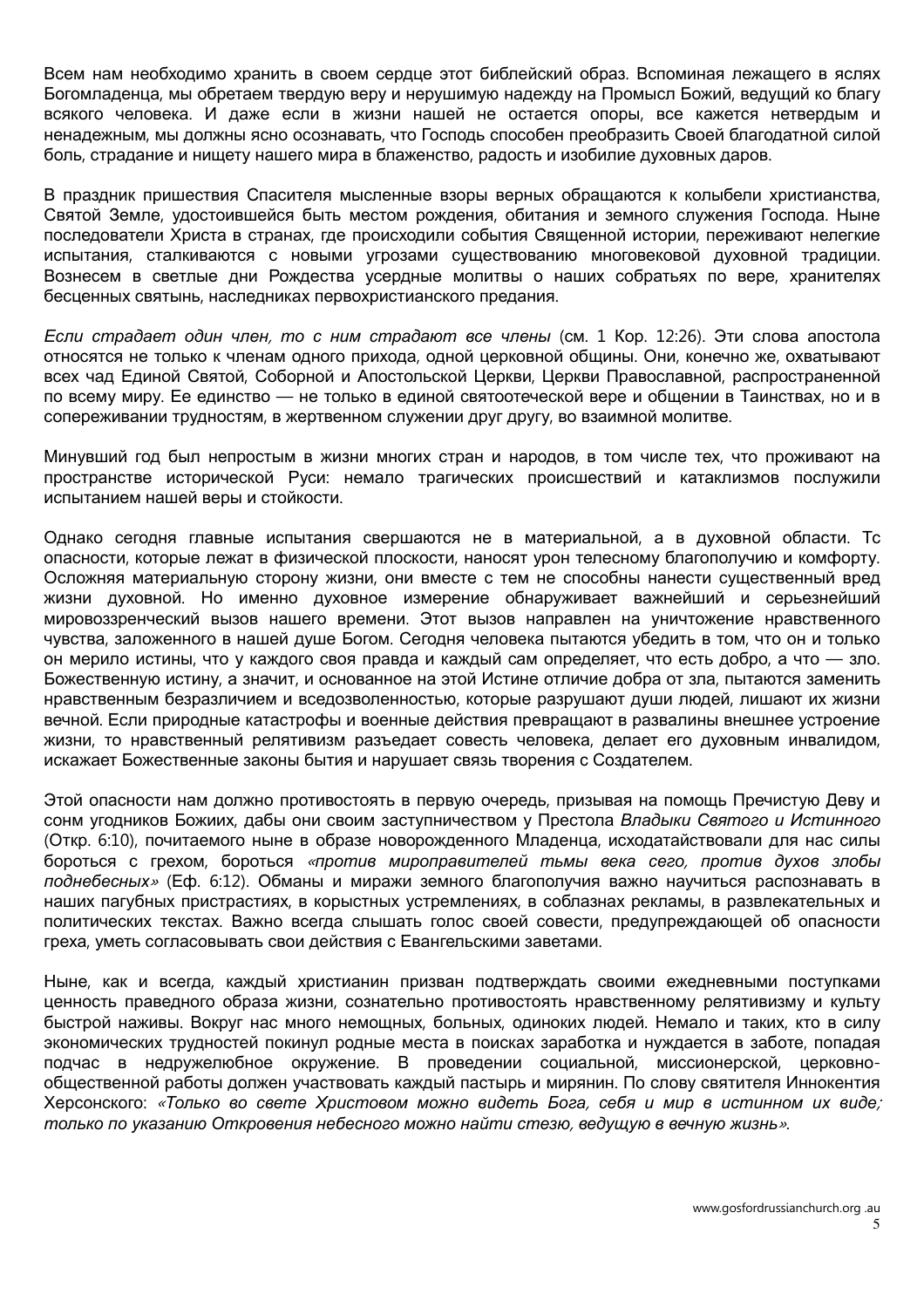С теми, кто чает Христова утешения, мы должны разделить тепло и радость нынешнего праздника. Каждый из нас может принести свет Вифлеемской звезды ближним и дальним — коллегам, друзьям, родственникам, соседям.

В минувшем году в соработничестве с государственными властями, общественными организациями, представителями деловых кругов было положено начало многим инициативам, которые могут сплотить людей, возродить твердые духовные и нравственные основы общественной жизни.

Развитию такого соработничества, также как и свидетельству о драгоценном единстве нашей Церкви, служили и совершенные мною поездки по России, Украине, Молдове. Эти посещения обогатили мой опыт молитвы и общения с верующим народом и, надеюсь, содействовали укреплению духовных уз. В богослужениях, проходивших при участии очень большого количества людей, особым образом являлась сила веры и молитвы, что и составляет красоту Православия, красоту и мощь «единства духа в союзе мира» (Еф. 4:3).

Поздравляя всех вас с Рождеством Христовым и Новолетием, молитвенно желаю неизменного пребывания в радости о Господе, Который воплотился, чтобы «мы по упованию соделались наследниками вечной жизни» (Тит. 3:7). «Бог же надежды да исполнит вас всякой радости и мира в вере, дабы вы, силою Духа Святаго, обогатились надеждою» (Рим. 15:13). Аминь.

<sup>+</sup>КИРИЛЛ, ПАТРИАРХ МОСКОВСКИЙ И ВСЕЯ РУСИ Рождество Христово 2011/2012 года Москва

#### PARISH LIFE: DECEMBER - JANUARY 2011

Our final Divine Liturgy for 2011 was on Sunday 18 December. At the end of that service, as mentioned in the last issue of this newsletter, our new icon of the Martyr Irene of Egypt, the patron saint of Irene Claydon, a parishioner who reposed in 2010, was blessed. After the dismissal, a brief memorial litiya was served for Irene.

That afternoon, Father James baptised Alicia, the daughter of Roman and Angela Tomachinsky. Alicia was given the name Elizabeth in Holy Baptism, in honour of the New Martyr Grand Duchess Elizabeth of Russia. Her godparents were Anna Savenkova – whose own children were recently baptised in our church – and Alexander Gerasimov. May God grant his newly-baptised handmaiden Elizabeth many years!

The following day, Monday 19 December, was one of the feast-days of Saint Nicholas the Wonderworker of Myra in Lycia. Father James served in Wallsend, with a small number of people travelling from Gosford for the services.

On the weekend of 24-25 December, Fathers James and Martin served at the Saints Peter and Paul Cathedral in Strathfield, there being no services at either Wallsend or Croydon.

On Monday 26 December Father James participated in a Pastoral Conference at Croydon, with a number of priests from around the Australian and New Zealand Diocese in attendance. The main item of discussion was the development of Diocesan policy and procedures for addressing inappropriate behaviour in the life of the church.

On Tuesday 27 December Father James, Rick Golovin and Craig Koppman packed a number of items from the church into two vans and drove to Wisemans Ferry, the site of the 2011 Diocesan Youth Conference, or Syezd. A Syezd "chapel" was arranged there in one of the conference rooms, in very much the same style as our camp "chapels". Morning and evening prayers were read in the chapel each day of the Syezd, and Matins and Divine Liturgy were served there towards the end of the week. On the Friday afternoon, Rick and Craig arrived again to pack everything up and return it to the church. For those interested, information about the Syezd – including photographs and the Syezd resolution – can be viewed at www.rocor.org.au. It is expected that next year's Syezd will be held interstate.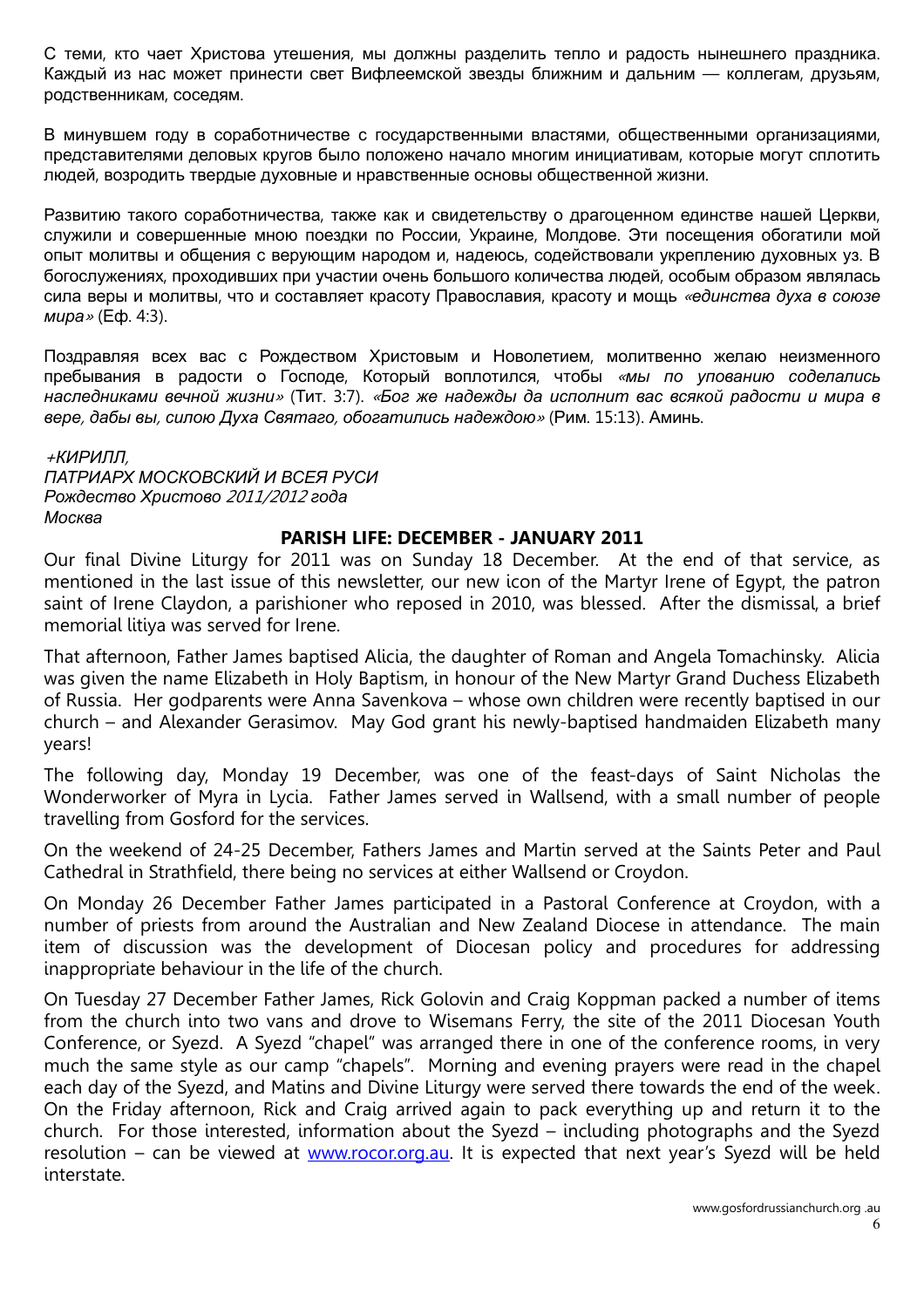On Saturday 31 December, we had Matins for the Holy Fathers, and on Sunday 1 January, our first Divine Liturgy for 2012. That afternoon there was another baptism – that of Evelyn Bondarenko, the infant daughter of Reader Evgeny Bondarenko and his wife, Daria Yushkova. Evelyn, born on 11/11/2011, was baptised on 1/1/2012! She was given the name Eva in Holy Baptism, in honour of our Righteous Foremother Eve. May God grant Reader Evgeny, Dasha and the newly-illumined Eva many years!

On Monday 2 January a small group of parishioners gathered to clean the church in preparation for the Christmas services. As usual, Olga Petroff prepared a lovely lunch for everyone to share. The church looked wonderful after the clean-up, with everything polished and in order. Many thanks to all who were able to help on the day.

On Thursday 5 January and Friday 6 January we had services for the Eve of the Nativity of Christ. Both services were very well attended. A number of people helped with the reading of the Old Testament prophecies on Friday morning. At the end of the service, Father James congratulated Klava Dmitrieff and Chloe Koppman, both of whom were celebrating their name-day, and the choir sang "Many Years". Most present remained behind for tea, at which time the Ladies' Auxiliary drew their Christmas Raffle. This was a really lovely day in the life of our small parish.

On Christmas itself there were no services at Gosford. Father James served at Wallsend, with quite a number of Gosford parishioners travelling there for the services. The church at Wallsend was full during Divine Liturgy, with a great many more people present than in many years. There was a festive lunch afterwards for which many people stayed. On Sunday 8 January, the second day of Christmas, Father James and Father Martin both served at the All Saints of Russia parish in Croydon, there being no services at Gosford or Wallsend.

## CHURCH LIFE: DECEMBER 2011 SYNOD DECISIONS

Our Synod of Bishops, meeting in New York from 9-12 December 2011, approved important liturgical materials that will be of interest to the faithful. The first of these was a *Prayer before Surgery*. Appointed for use in a moleben for the sick in place of the usual prayer, it reads as follows:

O Master Almighty, holy King, Who dost chastise yet slayest not, Who settest aright the fallen and liftest up those who have been cast down, Who curest the bodily ailments of men! We pray Thee, O our God: With Thy mercy visit Thy servant N, who is ill, and forgive him (her) his (her) every offense, voluntary or involuntary. Yea, O Lord, send down from heaven Thy healing power, to guide the mind and hand of Thy servant, the surgeon, that he (she) may successfully perform the needful surgery, that the bodily affliction of Thy servant N may be completely healed, and that every adverse affect thereof may be driven far away from him (her). Raise him (her) up from his (her) bed of pain, and grant him (her) health of soul and body that he (she) may be well pleasing to Thee and do Thy will.

Exclamation: For Thine it is to have mercy and to save us, O our God, and we send up glory unto Thee—the Father, and the Son, and the Holy Spirit—now and ever, and unto the ages of ages. Amen.

The second was an Order for Blessing a Couple Who Have Lived Together for Many Years Without Church Marriage. This service is essentially an abbreviated form of the marriage service, without an exchange of rings or crowning. It includes the following prayer:

O Master, Lord our God, Who knowest the secret things of men, Who forgavest Rahab the harlot and didst accept the repentance of the publican: Be not mindful of our sins of ignorance, committed from the time of our youth. For if thou shalt mark iniquities, O Lord, O Lord, who shall withstand Thee, or what flesh will be justified in Thy sight? For Thou alone art righteous, sinless, holy, plenteous in mercy, most compassionate, and dost repent of the evils of men. O Master Who didst bring thy servants N and N together, do Thou unite them one to another in love, and grant them the publican's change of heart and the tears of the harlot, that, repenting